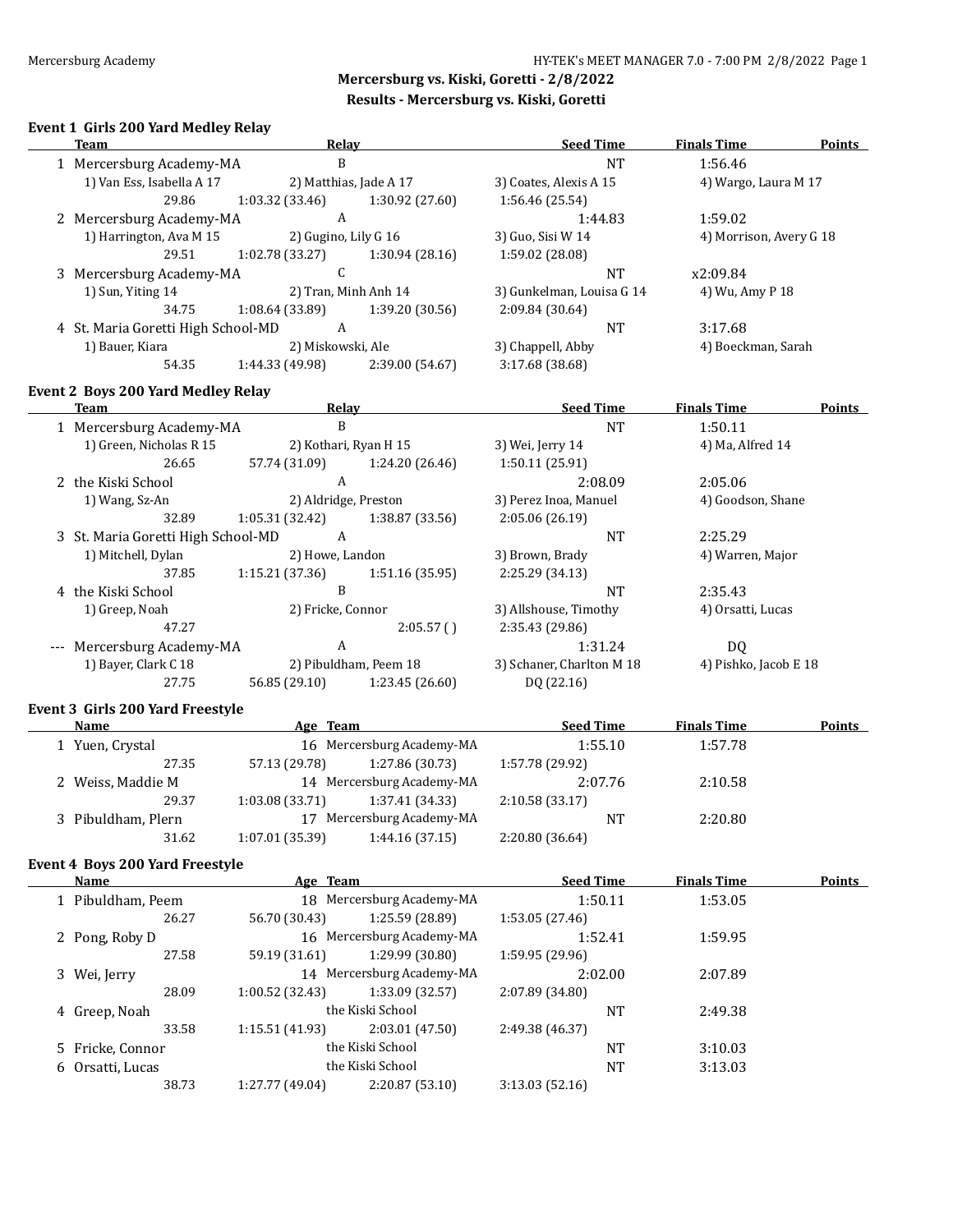# **(Event 4 Boys 200 Yard Freestyle)**

|   | Name                                             |                 | Age Team                         | <b>Seed Time</b> | <b>Finals Time</b>  | <b>Points</b> |
|---|--------------------------------------------------|-----------------|----------------------------------|------------------|---------------------|---------------|
|   | --- Hu, Jiayi                                    |                 | 14 Mercersburg Academy-MA        | <b>NT</b>        | X2:29.41            |               |
|   | 33.31                                            | 1:11.29 (37.98) | 1:50.83 (39.54)                  | 2:29.41 (38.58)  |                     |               |
|   | Event 5 Girls 200 Yard IM                        |                 |                                  |                  |                     |               |
|   | Name                                             |                 | Age Team                         | <b>Seed Time</b> | <b>Finals Time</b>  | <b>Points</b> |
|   | 1 Koutavas, Maddie H                             |                 | 19 Mercersburg Academy-MA        | 2:09.23          | 2:13.54             |               |
|   | 29.83                                            | 1:04.14 (34.31) | 1:41.00 (36.86)                  | 2:13.54 (32.54)  |                     |               |
|   | 2 Gugino, Lily G                                 |                 | 16 Mercersburg Academy-MA        | 2:12.50          | 2:19.04             |               |
|   | 30.21                                            | 1:06.77 (36.56) | 1:46.02 (39.25)                  | 2:19.04 (33.02)  |                     |               |
|   | 3 Duerden, Jojo E                                |                 | 16 Mercersburg Academy-MA        | 2:19.72          | 2:25.45             |               |
|   | 30.75                                            | 1:08.25 (37.50) | 1:51.61 (43.36)                  | 2:25.45 (33.84)  |                     |               |
|   | 4 Peh, Amanda J                                  |                 | 18 Mercersburg Academy-MA        | 2:26.45          | x2:28.77            |               |
|   | 30.57                                            | 1:09.37 (38.80) | 1:53.67 (44.30)                  | 2:28.77 (35.10)  |                     |               |
|   |                                                  |                 |                                  |                  |                     |               |
|   | Event 6 Boys 200 Yard IM                         |                 |                                  |                  |                     |               |
|   | <b>Name</b>                                      |                 | Age Team                         | <b>Seed Time</b> | <b>Finals Time</b>  | <b>Points</b> |
|   | 1 Green, Mason G                                 |                 | 16 Mercersburg Academy-MA        | 2:02.78          | 2:04.32             |               |
|   | 26.84                                            | 57.03 (30.19)   | 1:34.51 (37.48)                  | 2:04.32 (29.81)  |                     |               |
|   | 2 Thompson, Jake F                               |                 | 17 Mercersburg Academy-MA        | 2:10.84          | 2:07.90             |               |
|   | 26.27                                            | 59.00 (32.73)   | 1:38.22 (39.22)                  | 2:07.90 (29.68)  |                     |               |
|   | Event 7 Girls 50 Yard Freestyle                  |                 |                                  |                  |                     |               |
|   | Name                                             |                 | Age Team                         | <b>Seed Time</b> | <b>Finals Time</b>  | Points        |
|   | 1 Matthias, Jade A                               |                 | 17 Mercersburg Academy-MA        | 23.86            | 24.81               |               |
|   | 2 Harrington, Ava M                              |                 | 15 Mercersburg Academy-MA        | 24.60            | 25.21               |               |
|   | 3 Wargo, Laura M                                 | 17              | Mercersburg Academy-MA           | 24.92            | 25.74               |               |
|   | 4 Wu, Amy P                                      | 18              | Mercersburg Academy-MA           | 30.03            | x29.59              |               |
|   | 5 Boeckman, Sarah                                |                 | St. Maria Goretti High School-MD | <b>NT</b>        | 39.61               |               |
|   | 6 Bauer, Kiara                                   |                 | St. Maria Goretti High School-MD | <b>NT</b>        | 39.73               |               |
|   |                                                  |                 |                                  |                  |                     |               |
|   | Event 8 Boys 50 Yard Freestyle                   |                 |                                  |                  |                     |               |
|   | <b>Name</b>                                      |                 | Age Team                         | <b>Seed Time</b> | <b>Finals Time</b>  | <b>Points</b> |
|   | 1 Van Eybergen, Mark P                           |                 | 17 Mercersburg Academy-MA        | <b>NT</b>        | 22.73               |               |
|   | 2 Bayer, Clark C                                 |                 | 18 Mercersburg Academy-MA        | 21.85            | 23.00               |               |
|   | 3 Ma, Alfred                                     |                 | 14 Mercersburg Academy-MA        | 25.71            | 25.99               |               |
|   | 4 McKlveen, Lachlan                              |                 | the Kiski School                 | 26.94            | 27.87               |               |
|   | 5 Warren, Major                                  |                 | St. Maria Goretti High School-MD | <b>NT</b>        | 29.18               |               |
|   | 6 Dumbadze, Dmitri                               |                 | the Kiski School                 | <b>NT</b>        | 30.61               |               |
|   | 7 Mitchell, Dylan                                |                 | St. Maria Goretti High School-MD | <b>NT</b>        | 37.80               |               |
| 8 | Sanchez, Charles Manuel                          |                 | the Kiski School                 | 38.31            | 45.13               |               |
|   | --- Ponce, Manny A                               | 17              | Mercersburg Academy-MA           | 26.84            | X26.63              |               |
|   | Event 10 Boys 1 mtr Diving                       |                 |                                  |                  |                     |               |
|   | <b>Name</b>                                      |                 | Age Team                         |                  | <b>Finals Score</b> | <b>Points</b> |
|   | 1 Curtis, Pete                                   |                 | 18 Mercersburg Academy-MA        | <b>NP</b>        | 188.05              |               |
|   | 2 Van Ess, Alex                                  |                 | 16 Mercersburg Academy-MA        | <b>NP</b>        | 137.25              |               |
|   |                                                  |                 |                                  |                  |                     |               |
|   | <b>Event 11 Girls 100 Yard Butterfly</b><br>Name |                 | Age Team                         | <b>Seed Time</b> | <b>Finals Time</b>  | <b>Points</b> |
|   |                                                  |                 | 17 Mercersburg Academy-MA        |                  |                     |               |
|   | 1 Matthias, Jade A<br>27.84                      |                 |                                  | 57.63            | 1:01.22             |               |
|   | 2 Gunkelman, Louisa G                            | 1:01.22 (33.38) | 14 Mercersburg Academy-MA        | 1:05.46          | 1:07.93             |               |
|   | 31.80                                            | 1:07.93 (36.13) |                                  |                  |                     |               |
|   |                                                  |                 |                                  |                  |                     |               |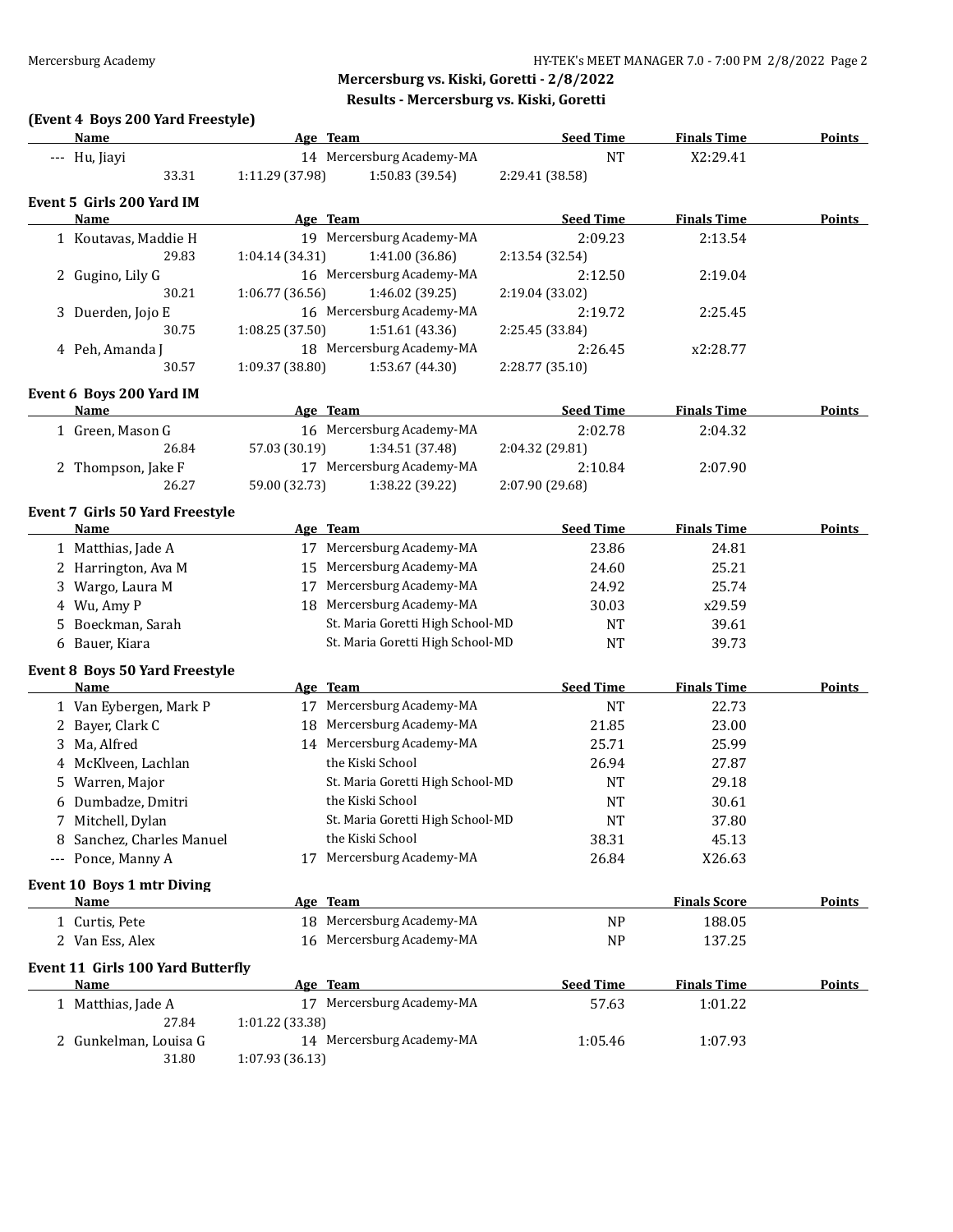$\overline{\phantom{a}}$ 

# **Mercersburg vs. Kiski, Goretti - 2/8/2022 Results - Mercersburg vs. Kiski, Goretti**

#### **Event 12 Boys 100 Yard Butterfly**

| Name                 | Age Team                     | <b>Seed Time</b> | <b>Finals Time</b> | <b>Points</b> |
|----------------------|------------------------------|------------------|--------------------|---------------|
| 1 Blake, Teddy G     | 16 Mercersburg Academy-MA    | 54.77            | 55.01              |               |
| 25.27                | 55.01 (29.74)                |                  |                    |               |
| 2 Thompson, Jake F   | Mercersburg Academy-MA<br>17 | 57.28            | 56.49              |               |
| 26.21                | 56.49 (30.28)                |                  |                    |               |
| 3 Pong, Roby D       | 16 Mercersburg Academy-MA    | 53.76            | 57.14              |               |
| 26.84                | 57.14 (30.30)                |                  |                    |               |
| 4 Perez Inoa, Manuel | the Kiski School             | 1:24.54          | 1:21.02            |               |
| 34.69                | 1:21.02 (46.33)              |                  |                    |               |
| 5 Allshouse, Timothy | the Kiski School             | 1:31.06          | 1:36.47            |               |
| 42.03                | 1:36.47 (54.44)              |                  |                    |               |

#### **Event 13 Girls 100 Yard Freestyle**

| Name                      | Age Team                         | <b>Seed Time</b> | <b>Finals Time</b> | <b>Points</b> |
|---------------------------|----------------------------------|------------------|--------------------|---------------|
| 1 Guo, Sisi W             | 14 Mercersburg Academy-MA        | 57.31            | 57.85              |               |
| 27.78                     | 57.85 (30.07)                    |                  |                    |               |
| 2 Weiss, Maddie M         | 14 Mercersburg Academy-MA        | 59.68            | 1:01.36            |               |
| 29.46                     | 1:01.36 (31.90)                  |                  |                    |               |
| 3 Morrison, Avery G       | 18 Mercersburg Academy-MA        | 1:00.07          | 1:01.43            |               |
| 29.06                     | 1:01.43 (32.37)                  |                  |                    |               |
| 4 Pibuldham, Plern        | Mercersburg Academy-MA           | 1:01.34          | x1:04.22           |               |
| 30.38                     | 1:04.22 (33.84)                  |                  |                    |               |
| 5 Sun, Yiting             | 14 Mercersburg Academy-MA        | 1:03.91          | x1:06.38           |               |
| 31.98                     | 1:06.38 (34.40)                  |                  |                    |               |
| 6 Deuboue, Jemma-Michaela | St. Maria Goretti High School-MD | NT               | 2:00.00            |               |
| Dunn, Caelen              | St. Maria Goretti High School-MD | NT               | 2:00.01            |               |
|                           |                                  |                  |                    |               |

#### **Event 14 Boys 100 Yard Freestyle**

|      | <b>Name</b>         | Age Team                     | <b>Seed Time</b> | <b>Finals Time</b> | <b>Points</b> |
|------|---------------------|------------------------------|------------------|--------------------|---------------|
|      | 1 Green, Nicholas R | 15 Mercersburg Academy-MA    | 51.53            | 51.73              |               |
|      | 24.43               | 51.73 (27.30)                |                  |                    |               |
|      | 2 Aldridge, Preston | the Kiski School             | <b>NT</b>        | 57.75              |               |
|      | 27.19               | 57.75 (30.56)                |                  |                    |               |
| $*3$ | Wang, Sz-An         | the Kiski School             | 1:28.26          | 1:01.23            |               |
|      | 28.62               | 1:01.23(32.61)               |                  |                    |               |
| $*3$ | Ponce, Manny A      | Mercersburg Academy-MA<br>17 | <b>NT</b>        | 1:01.23            |               |
|      | 29.11               | 1:01.23(32.12)               |                  |                    |               |
|      | 5 McKlveen, Lachlan | the Kiski School             | 1:13.56          | 1:05.25            |               |
|      | 29.62               | 1:05.25(35.63)               |                  |                    |               |
| 6.   | Lewis, Jack A       | 14 Mercersburg Academy-MA    | 1:06.87          | 1:06.30            |               |
|      | 32.04               | 1:06.30(34.26)               |                  |                    |               |
|      |                     |                              |                  |                    |               |

#### **Event 15 Girls 500 Yard Freestyle**

| Name              | Age Team        |                           | <b>Seed Time</b> | <b>Finals Time</b> | <b>Points</b> |
|-------------------|-----------------|---------------------------|------------------|--------------------|---------------|
| 1 Carter, Grace O |                 | 16 Mercersburg Academy-MA | 5:54.11          | 5:39.81            |               |
| 30.66             | 1:05.49 (34.83) | 1:40.43 (34.94)           | 2:15.32 (34.89)  |                    |               |
| 2:50.09 (34.77)   | 3:24.79 (34.70) | 3:59.19(34.40)            | 4:33.45 (34.26)  |                    |               |
| 5:07.47 (34.02)   | 5:39.81 (32.34) |                           |                  |                    |               |
| 2 Peh, Amanda J   |                 | 18 Mercersburg Academy-MA | 5:53.99          | 5:48.48            |               |
| 31.48             | 1:05.53(34.05)  | 1:40.49 (34.96)           | 2:15.69(35.20)   |                    |               |
| 2:50.91 (35.22)   | 3:25.99 (35.08) | 4:00.88 (34.89)           | 4:36.68 (35.80)  |                    |               |
| 5:13.33(36.65)    | 5:48.48 (35.15) |                           |                  |                    |               |
|                   |                 |                           |                  |                    |               |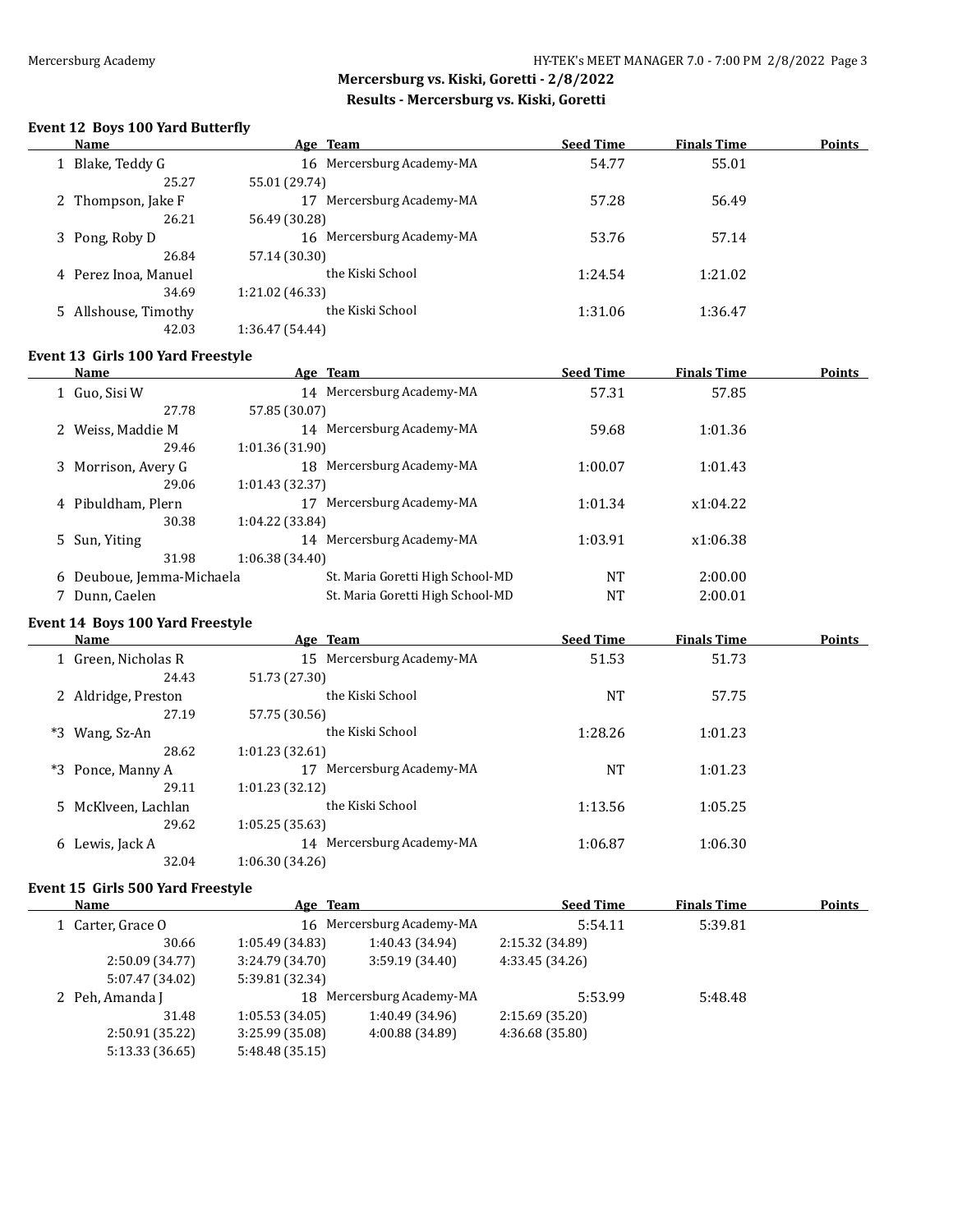# **(Event 15 Girls 500 Yard Freestyle)**

| <b>Name</b>                      | Age Team        |                                  |                 | <b>Seed Time</b> | <b>Finals Time</b> | <b>Points</b> |
|----------------------------------|-----------------|----------------------------------|-----------------|------------------|--------------------|---------------|
| 3 Chappell, Abby                 |                 | St. Maria Goretti High School-MD |                 | $\rm{NT}$        | 8:45.92            |               |
| 44.93                            | 1:36.32 (51.39) | 2:38.14 (1:01.82)                | 3:30.69(52.55)  |                  |                    |               |
| 4:24.22 (53.53)                  | 5:19.93 (55.71) | 7:07.53 (1:47.60)                | 8:00.76 (53.23) |                  |                    |               |
| 8:45.92 (45.16)                  |                 |                                  |                 |                  |                    |               |
| Event 16 Boys 500 Yard Freestyle |                 |                                  |                 |                  |                    |               |
| <b>Name</b>                      | Age Team        |                                  |                 | <b>Seed Time</b> | <b>Finals Time</b> | <b>Points</b> |
| 1 Pishko, Jacob E                |                 | 18 Mercersburg Academy-MA        |                 | 4:31.18          | 4:34.89            |               |
| 24.73                            | 52.22 (27.49)   | 1:19.97(27.75)                   | 1:48.04 (28.07) |                  |                    |               |
| 2:15.81 (27.77)                  | 2:44.06 (28.25) | 3:12.12 (28.06)                  | 3:40.08 (27.96) |                  |                    |               |
| 4:08.00 (27.92)                  | 4:34.89 (26.89) |                                  |                 |                  |                    |               |
| 2 Van Eybergen, Mark P           |                 | 17 Mercersburg Academy-MA        |                 | 4:34.17          | 4:45.04            |               |
| 25.40                            | 53.65 (28.25)   | 1:22.62 (28.97)                  | 1:51.69 (29.07) |                  |                    |               |
| 2:20.94 (29.25)                  | 2:49.91 (28.97) | 3:19.48 (29.57)                  | 3:48.35 (28.87) |                  |                    |               |
| 4:17.48 (29.13)                  | 4:45.04 (27.56) |                                  |                 |                  |                    |               |
| 3 Nordheim, Ryan E               |                 | 19 Mercersburg Academy-MA        |                 | 4:59.00          | 5:04.41            |               |
| 25.55                            | 55.04 (29.49)   | 1:25.10(30.06)                   | 1:55.77 (30.67) |                  |                    |               |
| 2:26.71 (30.94)                  | 2:58.30 (31.59) | 3:29.98 (31.68)                  | 4:01.88 (31.90) |                  |                    |               |
| 4:33.71 (31.83)                  | 5:04.41 (30.70) |                                  |                 |                  |                    |               |
| 4 Ma, Alfred                     |                 | 14 Mercersburg Academy-MA        |                 | <b>NT</b>        | x6:04.38           |               |
| 31.29                            | 1:07.80 (36.51) | 1:45.33 (37.53)                  | 2:22.50 (37.17) |                  |                    |               |
| 2:59.61 (37.11)                  | 3:37.18 (37.57) | 4:15.48 (38.30)                  | 4:53.94 (38.46) |                  |                    |               |
| 5:30.21 (36.27)                  | 6:04.38(34.17)  |                                  |                 |                  |                    |               |
| 5 Brown, Brady                   |                 | St. Maria Goretti High School-MD |                 | $\rm{NT}$        | 7:25.10            |               |
| 37.13                            | 1:20.62 (43.49) | 2:06.49 (45.87)                  | 2:52.84 (46.35) |                  |                    |               |
| 3:39.16 (46.32)                  | 4:25.14 (45.98) | 5:12.02 (46.88)                  | 5:57.44 (45.42) |                  |                    |               |
| 6:43.59(46.15)                   | 7:25.10 (41.51) |                                  |                 |                  |                    |               |
| 6 Warren, Major                  |                 | St. Maria Goretti High School-MD |                 | $\rm{NT}$        | 7:45.47            |               |
| 35.06                            | 1:16.03 (40.97) | 2:01.09(45.06)                   | 2:45.73 (44.64) |                  |                    |               |
| 3:34.09 (48.36)                  | 4:24.02 (49.93) | 5:12.30 (48.28)                  | 6:02.64 (50.34) |                  |                    |               |
| 6:50.61(47.97)                   | 7:45.47 (54.86) |                                  |                 |                  |                    |               |
| 7 Howe, Landon                   |                 | St. Maria Goretti High School-MD |                 | <b>NT</b>        | 8:09.41            |               |
| 38.19                            | 1:22.82 (44.63) | 2:11.99 (49.17)                  | 3:02.96 (50.97) |                  |                    |               |
| 3:55.74 (52.78)                  | 4:47.21 (51.47) | 5:40.06 (52.85)                  | 6:32.45 (52.39) |                  |                    |               |
| 7:23.95 (51.50)                  | 8:09.41 (45.46) |                                  |                 |                  |                    |               |
| --- Britton, Landon W            |                 | 15 Mercersburg Academy-MA        |                 | 6:34.96          | X6:21.61           |               |
| 31.73                            | 1:09.34 (37.61) | 1:48.16 (38.82)                  | 2:28.01 (39.85) |                  |                    |               |
| 3:07.51 (39.50)                  | 3:47.24 (39.73) | 4:26.24 (39.00)                  | 5:06.46 (40.22) |                  |                    |               |
| 5:45.45 (38.99)                  | 6:21.61 (36.16) |                                  |                 |                  |                    |               |
| --- Hu, Jiayi                    |                 | 14 Mercersburg Academy-MA        |                 | <b>NT</b>        | X6:47.07           |               |
| 34.68                            | 1:14.35 (39.67) | 1:56.47 (42.12)                  | 2:38.18 (41.71) |                  |                    |               |
| 3:20.41 (42.23)                  | 4:03.27 (42.86) | 4:45.65 (42.38)                  | 5:27.14 (41.49) |                  |                    |               |
| 6:08.72(41.58)                   | 6:47.07 (38.35) |                                  |                 |                  |                    |               |

#### **Event 17 Girls 200 Yard Freestyle Relay**

| Team                               | Relay               |                           | <b>Seed Time</b>         |         | <b>Finals Time</b>         | <b>Points</b> |
|------------------------------------|---------------------|---------------------------|--------------------------|---------|----------------------------|---------------|
| 1 Mercersburg Academy-MA           | A                   |                           |                          | 1:35.47 | 1:48.92                    |               |
| 1) Duerden, Jojo E 16              |                     | 2) Gunkelman, Louisa G 14 | 3) Carter, Grace 0 16    |         | 4) Steeg, Finia A 16       |               |
| 27.21                              | 55.59 (28.38)       | 1:23.13 (27.54)           | 1:48.92 (25.79)          |         |                            |               |
| 2 St. Maria Goretti High School-MD | A                   |                           |                          | NT      | 2:52.78                    |               |
| 1) Boeckman, Sarah                 | 2) Miskowski, Ale   |                           | 3) Dunn, Caelen          |         | 4) Deuboue, Jemma-Michaela |               |
| 40.41                              | 1:34.02(53.61)      | 1:50.60 (16.58)           | 2:52.78 (1:02.18)        |         |                            |               |
| --- Mercersburg Academy-MA         | B                   |                           |                          | NΤ      | X1:46.90                   |               |
| 1) Wargo, Laura M 17               | 2) Peh, Amanda J 18 |                           | 3) Koutavas, Maddie H 19 |         | 4) Morrison, Avery G 18    |               |
| 26.14                              | 53.61 (27.47)       | 1:19.51 (25.90)           | 1:46.90 (27.39)          |         |                            |               |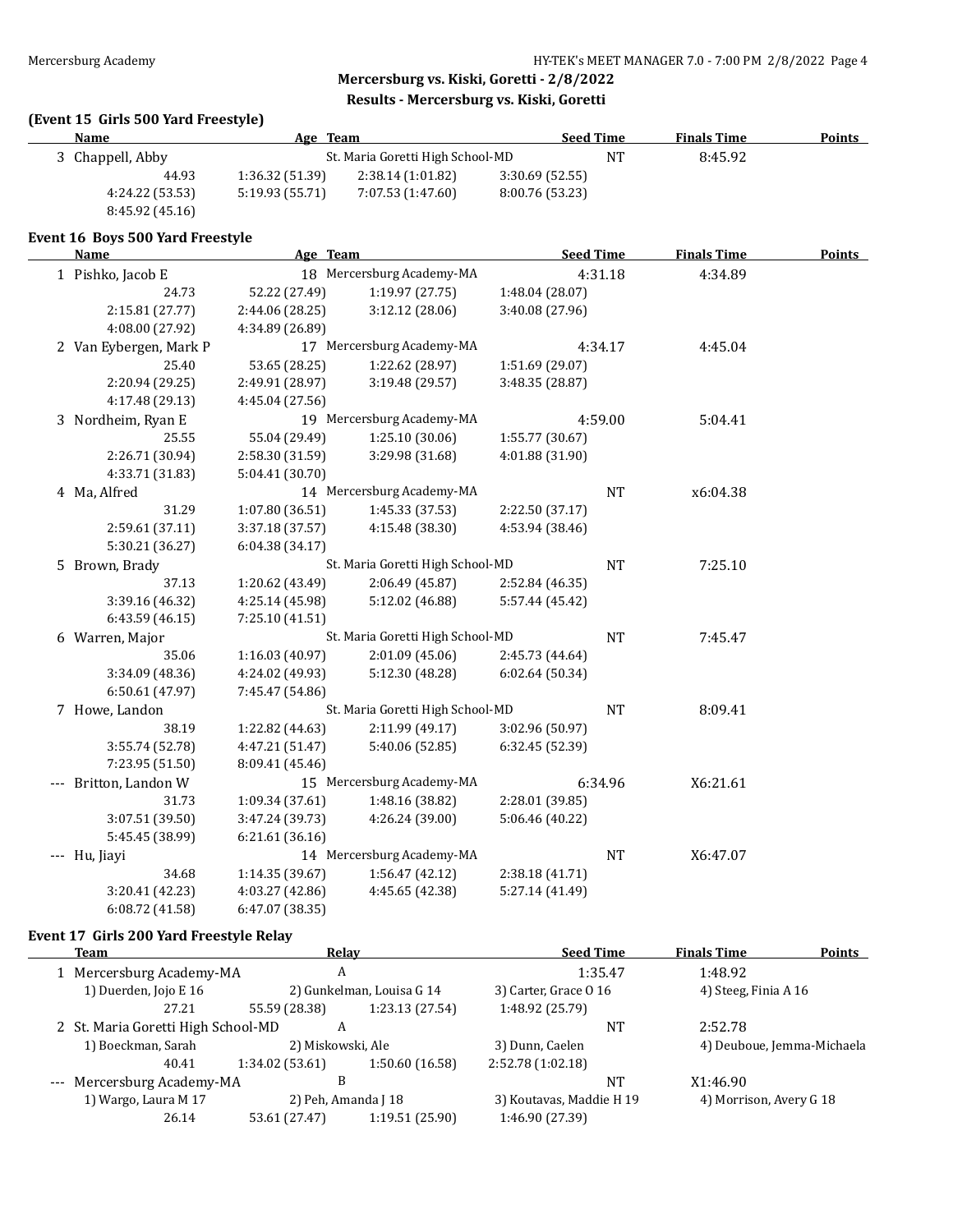$\overline{\phantom{0}}$ 

# **Mercersburg vs. Kiski, Goretti - 2/8/2022 Results - Mercersburg vs. Kiski, Goretti**

#### **Event 18 Boys 200 Yard Freestyle Relay**

|       | Team                               | Relay                |                 | <b>Seed Time</b>          | <b>Finals Time</b>         | <b>Points</b> |
|-------|------------------------------------|----------------------|-----------------|---------------------------|----------------------------|---------------|
|       | 1 the Kiski School                 | A                    |                 | 1:42.56                   | 1:51.71                    |               |
|       | 1) Aldridge, Preston               | 2) McKlveen, Lachlan |                 | 3) Perez Inoa, Manuel     | 4) Wang, Sz-An             |               |
|       | 27.02                              | 55.50 (28.48)        | 1:21.92 (26.42) | 1:51.71 (29.79)           |                            |               |
|       | 2 the Kiski School                 | B                    |                 | <b>NT</b>                 | 2:03.68                    |               |
|       | 1) Allshouse, Timothy              | 2) Dumbadze, Dmitri  |                 | 3) Goodson, Shane         | 4) Greep, Noah             |               |
|       | 36.28                              | 1:01.63(25.35)       | 1:33.73(32.10)  | 2:03.68 (29.95)           |                            |               |
|       | 3 St. Maria Goretti High School-MD | A                    |                 | <b>NT</b>                 | 2:10.53                    |               |
|       | 1) Warren, Major                   | 2) Mitchell, Dylan   |                 | 3) Howe, Landon           | 4) Brown, Brady            |               |
|       | 35.10                              | 1:10.15 (35.05)      | 1:40.90(30.75)  | 2:10.53(29.63)            |                            |               |
|       | 4 the Kiski School                 | C                    |                 | <b>NT</b>                 | x2:28.60                   |               |
|       | 1) Fricke, Connor                  | 2) Guo, Haoran       |                 | 3) Orsatti, Lucas         | 4) Sanchez, Charles Manuel |               |
|       | 33.52                              | 1:08.80(35.28)       | 2:01.72 (52.92) | 2:28.60 (26.88)           |                            |               |
| $---$ | Mercersburg Academy-MA             | A                    |                 | 1:23.16                   | X1:31.28                   |               |
|       | 1) Blake, Teddy G 16               | 2) Green, Mason G 16 |                 | 3) Thompson, Jake F 17    | 4) Pong, Roby D 16         |               |
|       | 22.60                              | 45.11 (22.51)        | 1:07.96(22.85)  | 1:31.28 (23.32)           |                            |               |
| $---$ | Mercersburg Academy-MA             | B                    |                 | <b>NT</b>                 | X1:36.37                   |               |
|       | 1) Nordheim, Ryan E 19             | 2) Bayer, Clark C 18 |                 | 3) Schaner, Charlton M 18 | 4) Lewis, Jack A 14        |               |
|       | 21.69                              | 44.37 (22.68)        | 1:08.01(23.64)  | 1:36.37 (28.36)           |                            |               |

### **Event 19 Girls 100 Yard Backstroke**

|          | Name                      | Age Team                         | <b>Seed Time</b> | <b>Finals Time</b> | <b>Points</b> |
|----------|---------------------------|----------------------------------|------------------|--------------------|---------------|
|          | Boeckman, Sarah           | St. Maria Goretti High School-MD | NT               | 1:49.15            |               |
|          | 52.90                     | 1:49.15 (56.25)                  |                  |                    |               |
|          | 2 Deuboue, Jemma-Michaela | St. Maria Goretti High School-MD | NT               | 2:04.11            |               |
|          | 54.09                     | 2:04.11(1:10.02)                 |                  |                    |               |
| $\cdots$ | Coates, Alexis A          | Mercersburg Academy-MA<br>15     | 59.01            | X1:00.83           |               |
|          | 29.13                     | 1:00.83(31.70)                   |                  |                    |               |
|          | --- Yuen, Crystal         | Mercersburg Academy-MA<br>16     | 1:10.48          | X1:03.84           |               |
|          | 30.93                     | 1:03.84 (32.91)                  |                  |                    |               |
|          | --- Gugino, Lily G        | Mercersburg Academy-MA<br>16     | 1:05.68          | X1:05.61           |               |
|          | 31.92                     | 1:05.61 (33.69)                  |                  |                    |               |

#### **Event 20 Boys 100 Yard Backstroke**

51.13 1:45.26 (54.13)

| Name                                        | Age Team                         | <b>Seed Time</b> | <b>Finals Time</b> | <b>Points</b> |
|---------------------------------------------|----------------------------------|------------------|--------------------|---------------|
| 1 Wang, Sz-An                               | the Kiski School                 | 1:20.64          | 1:24.10            |               |
| 38.31                                       | 1:24.10 (45.79)                  |                  |                    |               |
| 2 Brown, Brady                              | St. Maria Goretti High School-MD | <b>NT</b>        | 1:32.93            |               |
| 45.24                                       | 1:32.93 (47.69)                  |                  |                    |               |
| Mitchell, Dylan<br>3.                       | St. Maria Goretti High School-MD | <b>NT</b>        | 1:41.04            |               |
| 47.85                                       | 1:41.04 (53.19)                  |                  |                    |               |
| Eshetu, Leul<br>4                           | the Kiski School                 | <b>NT</b>        | 2:14.81            |               |
| 57.76                                       | 2:14.81(1:17.05)                 |                  |                    |               |
| Green, Nicholas R<br>$---$                  | 15 Mercersburg Academy-MA        | 58.85            | X57.82             |               |
| 28.51                                       | 57.82 (29.31)                    |                  |                    |               |
| Pibuldham, Peem<br>$\cdots$                 | 18 Mercersburg Academy-MA        | <b>NT</b>        | X59.57             |               |
| 28.37                                       | 59.57 (31.20)                    |                  |                    |               |
| Lewis, Jack A<br>$---$                      | 14 Mercersburg Academy-MA        | 1:15.17          | X1:18.22           |               |
| 38.17                                       | 1:18.22(40.05)                   |                  |                    |               |
| <b>Event 21 Girls 100 Yard Breaststroke</b> |                                  |                  |                    |               |
| <b>Name</b>                                 | Age Team                         | <b>Seed Time</b> | <b>Finals Time</b> | <b>Points</b> |
| 1 Chappell, Abby                            | St. Maria Goretti High School-MD | NT               | 1:45.26            |               |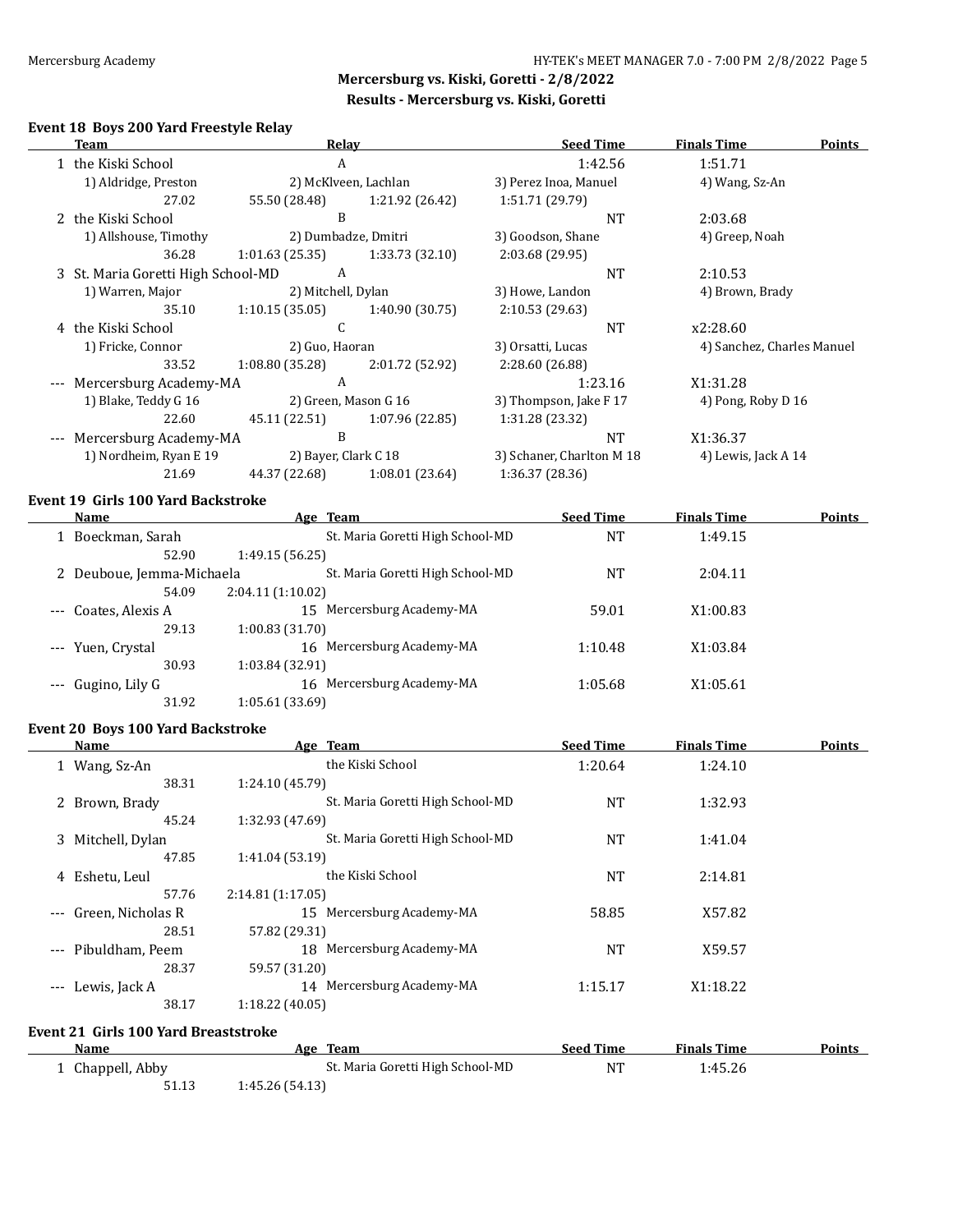$\overline{\phantom{0}}$ 

# **Mercersburg vs. Kiski, Goretti - 2/8/2022 Results - Mercersburg vs. Kiski, Goretti**

#### **(Event 21 Girls 100 Yard Breaststroke)**

| Name                         | Age Team                         | <b>Seed Time</b> | <b>Finals Time</b> | <b>Points</b> |
|------------------------------|----------------------------------|------------------|--------------------|---------------|
| 2 Miskowski, Ale             | St. Maria Goretti High School-MD | NT               | 2:07.49            |               |
| 58.42                        | 2:07.49(1:09.07)                 |                  |                    |               |
| Koutavas, Maddie H<br>$---$  | Mercersburg Academy-MA<br>19     | 1:03.01          | X1:08.28           |               |
| 32.31                        | 1:08.28 (35.97)                  |                  |                    |               |
| Van Ess, Isabella A<br>$---$ | Mercersburg Academy-MA           | 1:06.51          | X1:09.86           |               |
| 33.15                        | 1:09.86 (36.71)                  |                  |                    |               |
| --- Tran, Minh Anh           | Mercersburg Academy-MA<br>14     | 1:14.07          | X1:15.39           |               |
| 35.30                        | 1:15.39 (40.09)                  |                  |                    |               |
| Sun, Yiting                  | Mercersburg Academy-MA<br>14     | 1:16.47          | X1:20.01           |               |
| 38.27                        | 1:20.01 (41.74)                  |                  |                    |               |

#### **Event 22 Boys 100 Yard Breaststroke**

|                     | Name                 | Age Team                         | <b>Seed Time</b> | <b>Finals Time</b> | <b>Points</b> |
|---------------------|----------------------|----------------------------------|------------------|--------------------|---------------|
|                     | 1 Aldridge, Preston  | the Kiski School                 | 1:18.84          | 1:18.39            |               |
|                     | 35.34                | 1:18.39(43.05)                   |                  |                    |               |
|                     | 2 Howe, Landon       | St. Maria Goretti High School-MD | <b>NT</b>        | 1:29.12            |               |
|                     | 41.57                | 1:29.12(47.55)                   |                  |                    |               |
|                     | 3 Perez Inoa, Manuel | the Kiski School                 | <b>NT</b>        | 1:29.45            |               |
|                     | 39.96                | 1:29.45 (49.49)                  |                  |                    |               |
| $---$               | Wei, Jerry           | 14 Mercersburg Academy-MA        | 1:03.96          | X1:03.65           |               |
|                     | 29.65                | 1:03.65(34.00)                   |                  |                    |               |
| $\cdots$            | Blake, Teddy G       | 16 Mercersburg Academy-MA        | <b>NT</b>        | X1:05.75           |               |
|                     | 30.82                | 1:05.75 (34.93)                  |                  |                    |               |
| $\qquad \qquad - -$ | Kothari, Ryan H      | Mercersburg Academy-MA<br>15     | 1:05.31          | X1:09.86           |               |
|                     | 32.58                | 1:09.86 (37.28)                  |                  |                    |               |
| $\qquad \qquad - -$ | Guo, Haoran          | the Kiski School                 | 2:02.26          | DQ                 |               |
|                     | 50.13                | DO (1:04.53)                     |                  |                    |               |

#### **Event 23 Girls 400 Yard Freestyle Relay**

| Team                            |                                         | Relay             |                            | <b>Seed Time</b>       | <b>Finals Time</b>     | <b>Points</b> |
|---------------------------------|-----------------------------------------|-------------------|----------------------------|------------------------|------------------------|---------------|
|                                 | 1 St. Maria Goretti High School-MD<br>A |                   | <b>NT</b>                  | 6:34.87                |                        |               |
|                                 | 1) Miskowski, Ale                       |                   | 2) Deuboue, Jemma-Michaela | 3) Bauer, Kiara        | 4) Chappell, Abby      |               |
|                                 | 41.06                                   | 1:27.28 (1:27.28) | 2:21.85 (54.57)            | 3:26.17(1:58.89)       |                        |               |
|                                 | 4:12.97 (46.80)                         | 5:11.52(1:45.35)  | 5:50.83 (39.31)            | 6:34.87(1:23.35)       |                        |               |
|                                 | --- Mercersburg Academy-MA              | A                 |                            | 3:30.57                | X3:46.24               |               |
|                                 | 1) Harrington, Ava M 15                 | 2) Guo, Sisi W 14 |                            | 3) Carter, Grace 0 16  | 4) Coates, Alexis A 15 |               |
|                                 | 26.20                                   | 54.09 (54.09)     | 1:21.32 (27.23)            | 1:50.96 (56.87)        |                        |               |
|                                 | 2:08.09(17.13)                          | 2:50.45 (59.49)   | 3:16.94(26.49)             | 3:46.24 (55.79)        |                        |               |
| B<br>--- Mercersburg Academy-MA |                                         |                   |                            | <b>NT</b>              | X4:00.93               |               |
|                                 | 1) Yuen, Crystal 16                     |                   | 2) Weiss, Maddie M 14      | 3) Pibuldham, Plern 17 | 4) Duerden, Jojo E 16  |               |
|                                 | 26.41                                   | 54.72 (54.72)     | 1:23.53 (28.81)            | 1:56.41(1:01.69)       |                        |               |
|                                 | 2:27.15 (30.74)                         | 3:01.51(1:05.10)  | 3:29.32 (27.81)            | 4:00.93 (59.42)        |                        |               |
|                                 |                                         |                   |                            |                        |                        |               |

#### **Event 24 Boys 400 Yard Freestyle Relay**

| Team               | Relay                  |                   | <b>Seed Time</b>           | <b>Finals Time</b>  | <b>Points</b> |
|--------------------|------------------------|-------------------|----------------------------|---------------------|---------------|
| 1 the Kiski School | A                      |                   | 4:12.34                    | 4:42.63             |               |
| 1) Goodson, Shane  | 2) McKlveen, Lachlan   |                   | 3) Allshouse, Timothy      | 4) Greep, Noah      |               |
| 32.34              | 1:09.34(1:09.34)       | 1:46.89(37.55)    | 2:29.58 (1:20.24)          |                     |               |
| 3:00.63(31.05)     | 3:34.29(1:04.71)       | 4:05.38 (31.09)   | 4:42.63 (1:08.34)          |                     |               |
| 2 the Kiski School | B<br>2) Orsatti, Lucas |                   | NT                         | 6:01.41             |               |
| 1) Eshetu, Leul    |                        |                   | 3) Sanchez, Charles Manuel | 4) Dumbadze, Dmitri |               |
| 34.55              | 1:21.05(1:21.05)       | 3:00.59 (1:39.54) | 3:39.32 (2:18.27)          |                     |               |
| 4:32.36 (53.04)    | 5:03.44(1:24.12)       | 5:47.17 (43.73)   | 6:01.41(57.97)             |                     |               |
|                    |                        |                   |                            |                     |               |